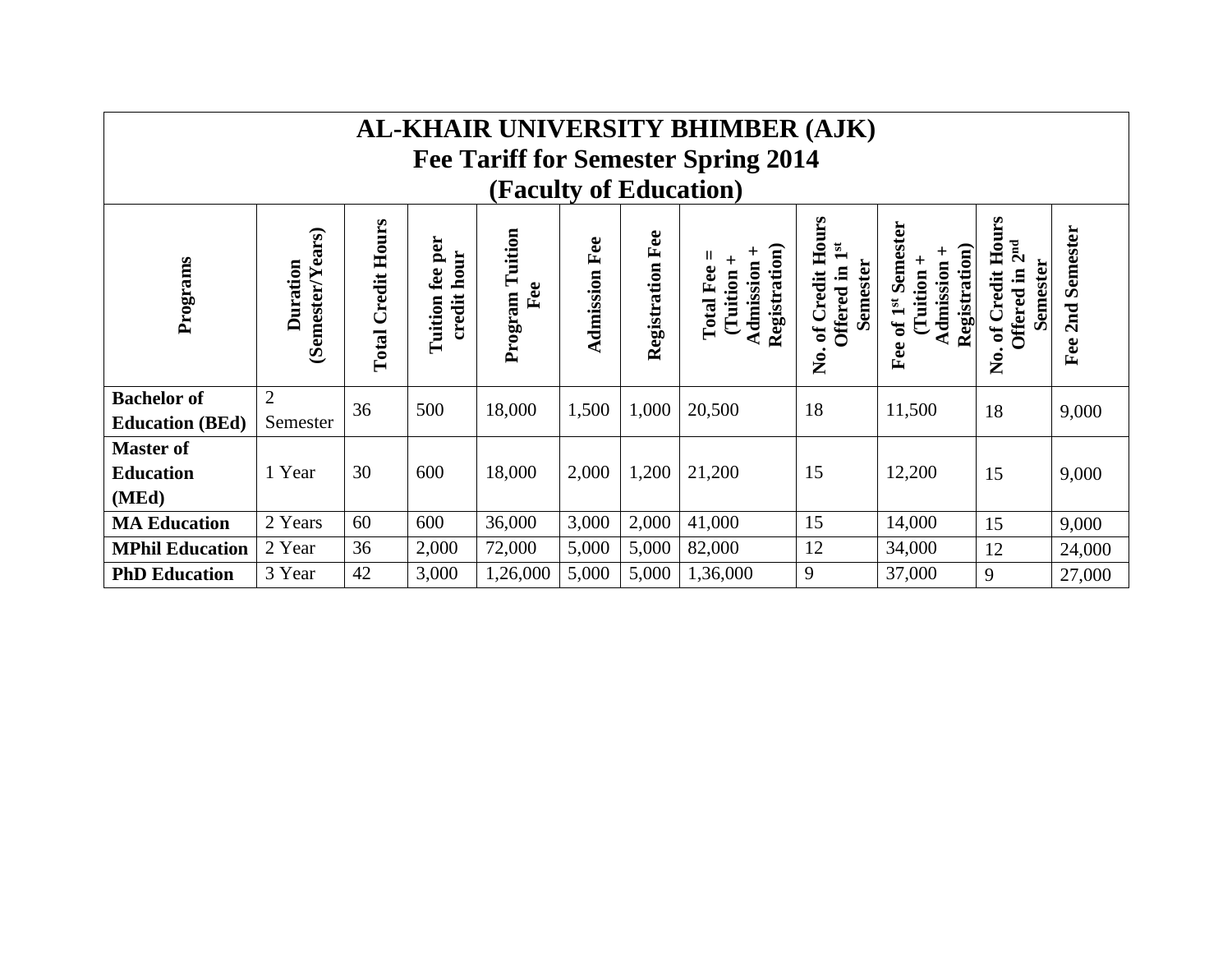| AL-KHAIR UNIVERSITY BHIMBER (AJK)   |
|-------------------------------------|
| Fee Tariff for Semester Spring 2014 |
| <b>(Faculty of Social Sciences)</b> |

**Tuition fee per Hours Offered Hours Offered**  Tuition fee per in 2<sup>nd</sup> Semester **in 2nd Semester Admission Fee Admission Fee** Hours Offered in 1st Semester Hours Offered **No. of Credit in 1st Semester No. of Credit Total Credit Registration Admission +**  No. of Credit **Admission +**  No. of Credit **Total Credit Tuition + Registration** Registration Admission + **credit hour Tuition Fee Semester = Registration Total Fee =**  $Semester =$ **Programs Program Tuition + Duration Fee of 1st Semester Fee 2nd (Years) Hours Fee MA Urdu** 2 60 400 24,000 3,000 2,000 29,000 15 11,000 15 6,000 **MPhil Urdu** 2 36 2,000 72,000 5,000 5,000 82,000 12 34,000 12 24,000 **PhD Urdu**  $\begin{array}{|l} \hline \end{array}$  3  $\begin{array}{|l}$  42  $\begin{array}{|l} 3,000 \\ 3,000 \end{array}$  5,000  $\begin{array}{|l} 5,000 \\ 5,000 \end{array}$  1,36,000  $\begin{array}{|l}$  9  $\begin{array}{|l} 37,000 \\ 37,000 \end{array}$  9  $\begin{array}{|l} 27,000 \\ 9 \end{array}$ **MA Islamic Studies** 2 60 400 24,000 3,000 2,000 29,000 15 11,000 15 6,000 **MPhil Islamic MPhil Islamic**  $\begin{vmatrix} 2 & 36 & 2,000 \\ 4 & 36 & 2,000 \end{vmatrix}$  72,000  $\begin{vmatrix} 5,000 & 5,000 \\ 5,000 & 82,000 \end{vmatrix}$  82,000  $\begin{vmatrix} 12 & 34,000 \\ 34,000 & 12 \end{vmatrix}$   $\begin{vmatrix} 12 & 24,000 \\ 24,000 & 12 \end{vmatrix}$ **PhD Islamic PhD Islamic**  $\begin{vmatrix} 3 & 42 & 3{,}000 & 1{,}26{,}000 & 5{,}000 & 5{,}000 & 1{,}36{,}000 & 9 \end{vmatrix}$  37,000 9 37,000 9 37,000 **MA Pak-Studies** 2 60 600 36,000 3,000 2,000 41,000 12 14,200 12 9,000<br> **MPhil Pak. Studies** 2 36 2,000 72,000 5,000 5,000 82,000 12 34,000 12 24,000 **MPhil Pak. Studies** 2 36 2,000 72,000 5,000 5,000 82,000 12 34,000 12 24,000 **PhD Pak-Studies** 3 42 3,000 1,26,000 5,000 5,000 1,36,000 9 37,000 9 27,000 9 27,000 **MPhil Pakistani**  24,000 **Languages &**  2 | 36 | 2,000 | 72,000 | 5,000 | 5,000 | 82,000 | 12 | 34,000 **Literature PhD Pakistani**  9 27,000**Languages &**  3 42 3,000 1,26,000 5,000 5,000 1,36,000 9 37,000 **Literature**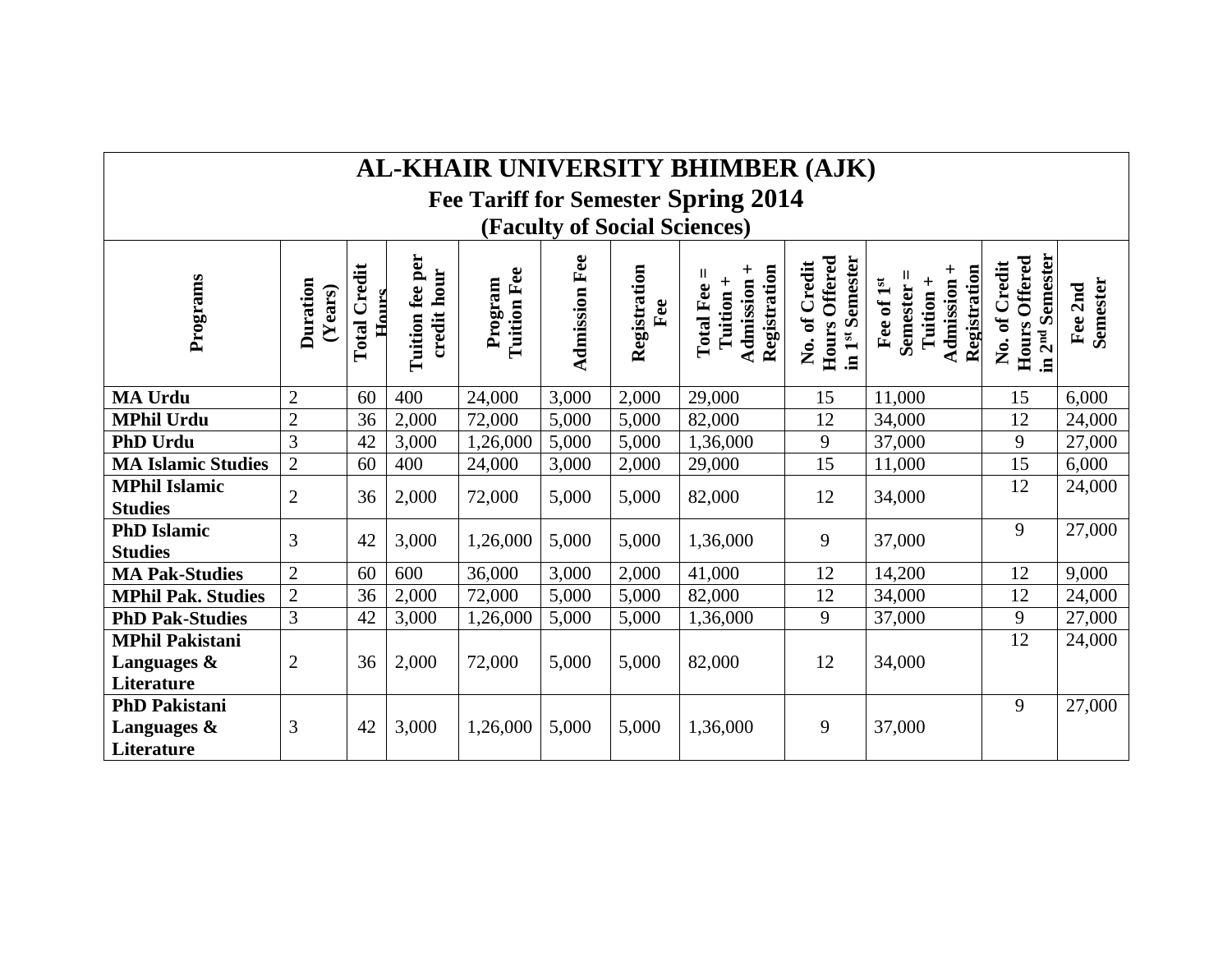## **AL-KHAIR UNIVERSITY BHIMBER (AJ&K)**

**Fee Tariff for Semester Spring 2014**

**(Faculty of Management Sciences)**

| Programs                                     | (Years)<br>Duration | redit<br>Hours<br>Total | per<br>hour<br>fee<br>credit<br>Tuition | Tuition<br>Fee<br>Program | Fee<br>Admission | Fee<br>Registration | $\mathbf{on}$<br>$\ddot{}$<br>Admission<br>Fee<br><b>Tuition</b><br>Registrati<br>Total | 르.<br>redit<br>Semester<br><b>Offered</b><br>ن<br>$\mathbf{d}$<br>Hours<br>,<br>Ž<br>$\mathbf{1}^{\mathbf{st}}$ | (Tuition<br>$\pm$<br><b>Registration</b> )<br>dmission<br>$\mathbf{1}^{\mathbf{st}}$<br>$\sigma$<br>Semester<br>Fee<br>$+$ | Ξ.<br>Credit<br>Semester<br><b>Offered</b><br>No. of<br>Hours<br>2 <sub>nd</sub> | Semester<br>2nd<br>Fee |
|----------------------------------------------|---------------------|-------------------------|-----------------------------------------|---------------------------|------------------|---------------------|-----------------------------------------------------------------------------------------|-----------------------------------------------------------------------------------------------------------------|----------------------------------------------------------------------------------------------------------------------------|----------------------------------------------------------------------------------|------------------------|
| <b>Associate Degree in</b>                   |                     |                         |                                         |                           |                  |                     |                                                                                         |                                                                                                                 |                                                                                                                            |                                                                                  |                        |
| <b>Management Sciences</b><br>(ADMS)         | $\overline{2}$      | 63                      | 1350                                    | 85,050                    | 5,000            | 5,000               | 95,050                                                                                  | 15                                                                                                              | 30,250                                                                                                                     | 15                                                                               | 20,250                 |
| <b>BBA</b> (H)                               | $\overline{4}$      | 126                     | 1,350                                   | 170,100                   | 5,000            | 5,000               | 180,100                                                                                 | 15                                                                                                              | 30,250                                                                                                                     | 15                                                                               | 20,250                 |
| <b>BCom</b>                                  | $\overline{2}$      | 61                      | 1,200                                   | 73,200                    | 5,000            | 5,000               | 83,200                                                                                  | 15                                                                                                              | 28,000                                                                                                                     | 15                                                                               | 18,000                 |
| <b>MCom</b>                                  | $\overline{2}$      | 72                      | 1,500                                   | 108,000                   | 5,000            | 5,000               | 118,000                                                                                 | 18                                                                                                              | 37,000                                                                                                                     | 18                                                                               | 27,000                 |
| MBA (3.5 Years)                              | 3.5                 | 96                      | 1,500                                   | 144,000                   | 5,000            | 5,000               | 154,000                                                                                 | 15                                                                                                              | 32,500                                                                                                                     | 15                                                                               | 22,500                 |
| MBA (2.5 Years)                              | 2.5                 | 66                      | 1,500                                   | 99,000                    | 5,000            | 5,000               | 109,000                                                                                 | 15                                                                                                              | 32,500                                                                                                                     | 15                                                                               | 22,500                 |
| <b>MBA</b> (Executive)                       | $\overline{2}$      | 72                      | 1,500                                   | 108,000                   | 5,000            | 5,000               | 118,000                                                                                 | 18                                                                                                              | 37,000                                                                                                                     | 18                                                                               | 27,000                 |
| <b>MS Business</b><br><b>Administration</b>  | $\overline{2}$      | 36                      | 2,800                                   | 100,800                   | 10,000           | 8,000               | 118,800                                                                                 | 12                                                                                                              | 51,600                                                                                                                     | 12                                                                               | 33,600                 |
| <b>PhD Business</b><br><b>Administration</b> | 3                   | 48                      | 5,000                                   | 240,000                   | 10,000           | 10,000              | 260,000                                                                                 | 9                                                                                                               | 65,000                                                                                                                     | 9                                                                                | 45,000                 |